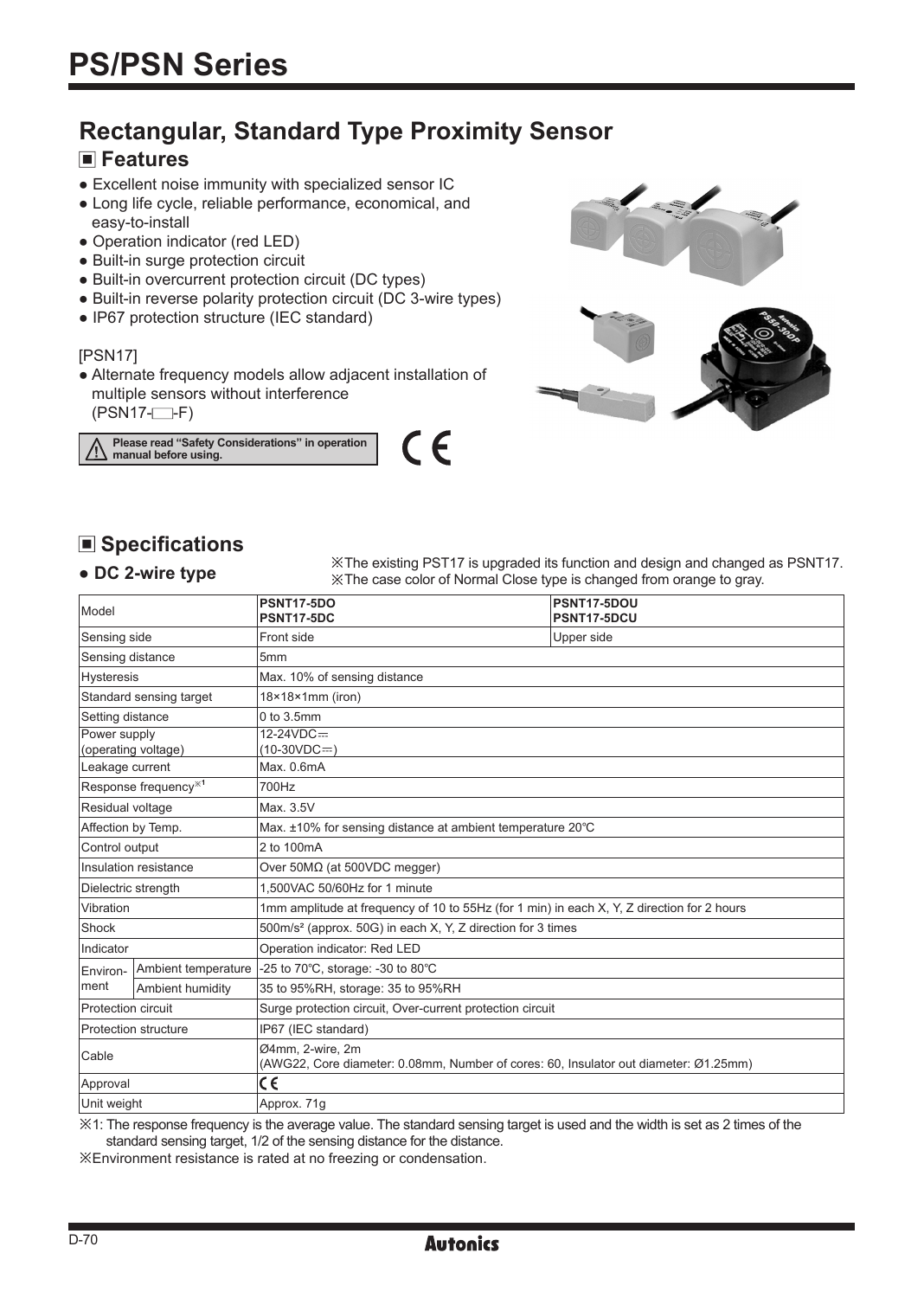# **Rectangular, Standard Type**

|                      | ■ Specifications                                   |                                                                                                                          |                                                               |                                                                           |                                                                                                |                                            |                                                                         |                                               | (A)                                         |
|----------------------|----------------------------------------------------|--------------------------------------------------------------------------------------------------------------------------|---------------------------------------------------------------|---------------------------------------------------------------------------|------------------------------------------------------------------------------------------------|--------------------------------------------|-------------------------------------------------------------------------|-----------------------------------------------|---------------------------------------------|
|                      | <b>DC 3-wire type</b>                              |                                                                                                                          |                                                               |                                                                           | X The existing PST17 is upgraded its function and design and changed as PSN17.                 |                                            |                                                                         |                                               | Photoelectric<br>Sensors                    |
| <b>• PS Series</b>   |                                                    |                                                                                                                          |                                                               |                                                                           | XX The case color of PNP output type is changed from orange to gray.                           |                                            |                                                                         |                                               | (B)<br>Fiber                                |
| Model                |                                                    | <b>PS12-4DN</b><br><b>PS12-4DP</b><br><b>PS12-4DN2</b>                                                                   |                                                               | <b>PS12-4DNU</b><br><b>PS12-4DPU</b><br><b>PS12-4DN2U</b>                 |                                                                                                |                                            | <b>PS50-30DN</b><br><b>PS50-30DP</b><br>PS50-30DN2<br><b>PS50-30DP2</b> |                                               | Optic<br>Sensors<br>(C)                     |
| Sensing side         |                                                    | Front side<br>Upper side                                                                                                 |                                                               |                                                                           |                                                                                                |                                            | Front side                                                              |                                               | Door/Area<br>Sensors                        |
| Sensing distance     |                                                    | 4 <sub>mm</sub>                                                                                                          |                                                               |                                                                           |                                                                                                |                                            | 30mm                                                                    |                                               |                                             |
| <b>Hysteresis</b>    |                                                    | Max. 10% of sensing distance                                                                                             |                                                               |                                                                           |                                                                                                |                                            |                                                                         |                                               | (D)<br>Proximity                            |
|                      | Standard sensing target                            | $12\times12\times1$ mm (iron)                                                                                            |                                                               |                                                                           |                                                                                                |                                            | 90×90×1mm (iron)                                                        |                                               | <b>Sensors</b>                              |
|                      | Setting distance                                   | 0 to 2.8mm                                                                                                               |                                                               |                                                                           |                                                                                                |                                            | 0 to 21mm                                                               |                                               |                                             |
| Power supply         | (operation voltage)                                | 12-24VDC=<br>$(10-30VDC = )$                                                                                             |                                                               |                                                                           |                                                                                                |                                            |                                                                         |                                               | (E)<br>Pressure<br>Sensors                  |
|                      | Current consumption                                | Max. 10mA                                                                                                                |                                                               |                                                                           |                                                                                                |                                            |                                                                         |                                               |                                             |
|                      | Response frequency <sup>*1</sup>                   | 1,000Hz                                                                                                                  | 500Hz                                                         |                                                                           |                                                                                                |                                            | 50Hz                                                                    |                                               | (F)<br>Rotary                               |
|                      | Residual voltage                                   | Max. 1.5V                                                                                                                |                                                               |                                                                           |                                                                                                |                                            |                                                                         |                                               | Encoders                                    |
|                      | Affection by Temp.                                 |                                                                                                                          |                                                               | Max. $\pm$ 10% for sensing distance at ambient temperature 20 $\degree$ C |                                                                                                |                                            |                                                                         |                                               | (G)                                         |
| Control output       |                                                    | Max. 200mA                                                                                                               |                                                               |                                                                           |                                                                                                |                                            |                                                                         |                                               | Connectors<br><b>Connector Cables</b>       |
|                      | Insulation resistance                              | Over $50M\Omega$ (at $500VDC$ megger)                                                                                    |                                                               |                                                                           |                                                                                                |                                            |                                                                         |                                               | <b>Sensor Distribution</b><br>Boxes/Sockets |
|                      | Dielectric strength                                | 1,500VAC 50/60Hz for 1minute                                                                                             |                                                               |                                                                           |                                                                                                |                                            |                                                                         |                                               |                                             |
| Vibration<br>Shock   |                                                    | 1mm amplitude at frequency of 10 to 55Hz (for 1 min) in each X, Y, Z direction for 2 hours                               |                                                               |                                                                           |                                                                                                |                                            |                                                                         |                                               | (H)<br>Temperature                          |
| Indicator            |                                                    | 500m/s <sup>2</sup> (approx. 50G) in each X, Y, Z direction for 3 times<br>Operation indicator: Red LED                  |                                                               |                                                                           |                                                                                                |                                            |                                                                         |                                               | Controllers                                 |
| Environ-             | Ambient<br>temperature                             | -25 to 70°C, storage: -30 to 80°C                                                                                        |                                                               |                                                                           |                                                                                                |                                            |                                                                         | SSRs / Power                                  |                                             |
| ment                 | Ambient<br>humidity                                | 35 to 95%RH, storage: 35 to 95%RH                                                                                        |                                                               |                                                                           |                                                                                                |                                            |                                                                         | Controllers                                   |                                             |
|                      | Protection circuit                                 |                                                                                                                          |                                                               |                                                                           | Surge protection circuit, Over-current protection circuit, Reverse polarity protection circuit |                                            |                                                                         |                                               | $(\mathsf{U})$<br>Counters                  |
|                      | Protection structure                               | IP67 (IEC standard)                                                                                                      |                                                               |                                                                           |                                                                                                |                                            |                                                                         |                                               |                                             |
| Cable                |                                                    | Ø4mm, 3-wire, 2m<br>Ø5mm, 3-wire, 2m<br>AWG22, Core diameter: 0.08mm, Number of cores: 60, Insulator out diameter: Ø1.25 |                                                               |                                                                           |                                                                                                |                                            |                                                                         |                                               |                                             |
| Material             |                                                    | Case: PBT,<br>Case: Heat-resistant Acrylonitrile butadiene styrene,<br>Standard cable (black): Polyvinyl chloride (PVC)  |                                                               |                                                                           |                                                                                                |                                            |                                                                         | Standard cable (black):                       | (K)<br><b>Timers</b>                        |
|                      |                                                    |                                                                                                                          |                                                               |                                                                           |                                                                                                |                                            |                                                                         | Polyvinyl chloride (PVC).                     | (L)<br>Panel                                |
| Approval             |                                                    | $\overline{\mathsf{c}\mathsf{\epsilon}}$                                                                                 |                                                               |                                                                           |                                                                                                |                                            |                                                                         |                                               | <b>Meters</b>                               |
| Weight <sup>*2</sup> |                                                    | Approx. 30g (approx. 16g)<br>Approx. 77g (approx. 62g)                                                                   |                                                               |                                                                           |                                                                                                |                                            | Approx. 256g (approx. 220g)                                             | (M)                                           |                                             |
|                      |                                                    | • PSN Series (frame size 17mm)                                                                                           |                                                               |                                                                           | X The case color of Normally Closed type is changed from orange to gray.                       |                                            |                                                                         |                                               | Tacho /<br>Speed / Pulse<br><b>Meters</b>   |
| Model                |                                                    | <b>PSN17-5DN</b><br>PSN17-5DP<br><b>PSN17-5DN2</b><br><b>PSN17-5DP2</b><br>PSN17-5DN-F                                   | PSN17-5DNU<br>PSN17-5DPU<br><b>PSN17-5DN2U</b><br>PSN17-5DP2U | <b>PSN17-8DN</b><br>PSN17-8DP<br><b>PSN17-8DN2</b><br><b>PSN17-8DP2</b>   | PSN17-8DNU<br>PSN17-8DPU<br><b>PSN17-8DN2U</b><br>PSN17-8DP2U                                  | PSN17-8DN-F<br>PSN17-8DP-F<br>PSN17-8DN2-F |                                                                         | PSN17-8DNU-F<br>PSN17-8DPU-F<br>PSN17-8DN2U-F | (N)<br>Display<br><b>Units</b>              |
| Sensing side         |                                                    | Front side                                                                                                               | Upper side                                                    | Front side                                                                | Upper side                                                                                     | Front side                                 |                                                                         | Upper side                                    | (O)<br>Sensor                               |
|                      | Sensing distance                                   | 5 <sub>mm</sub><br>8 <sub>mm</sub>                                                                                       |                                                               |                                                                           |                                                                                                |                                            |                                                                         |                                               | Controllers                                 |
| <b>Hysteresis</b>    |                                                    | Max. 10% of sensing distance                                                                                             |                                                               |                                                                           |                                                                                                |                                            |                                                                         |                                               |                                             |
|                      | Standard sensing target                            | $18 \times 18 \times 1$ mm (iron)<br>25×25×1mm (iron)                                                                    |                                                               |                                                                           |                                                                                                |                                            |                                                                         |                                               | Switching                                   |
|                      | Setting distance                                   | 0 to 5mm<br>0 to 3.5mm                                                                                                   |                                                               |                                                                           |                                                                                                |                                            |                                                                         |                                               | <b>Mode Power</b><br><b>Supplies</b>        |
| Power supply         |                                                    | 12-24VDC=                                                                                                                |                                                               |                                                                           |                                                                                                |                                            |                                                                         |                                               |                                             |
| (operation voltage)  |                                                    | $(10-30VDC=)$                                                                                                            |                                                               |                                                                           |                                                                                                |                                            |                                                                         |                                               | (Q)<br><b>Stepper Motors</b>                |
| Current consumption  |                                                    | Max. 10mA                                                                                                                |                                                               |                                                                           |                                                                                                |                                            |                                                                         | & Drivers<br>& Controllers                    |                                             |
|                      | Response frequency <sup>*1</sup><br>700Hz<br>200Hz |                                                                                                                          |                                                               |                                                                           |                                                                                                |                                            | (R)                                                                     |                                               |                                             |
| Residual voltage     |                                                    | Max. 1.5V                                                                                                                |                                                               |                                                                           |                                                                                                |                                            |                                                                         | Graphic/                                      |                                             |
| Affection by Temp.   |                                                    | Max. ±10% for sensing distance at ambient temperature 20°C                                                               |                                                               |                                                                           |                                                                                                |                                            |                                                                         | Logic<br>Panels                               |                                             |
| Control output       |                                                    | Max. 200mA                                                                                                               |                                                               |                                                                           |                                                                                                |                                            |                                                                         |                                               |                                             |
|                      | Insulation resistance                              | Over 50MΩ (at 500VDC megger)                                                                                             |                                                               |                                                                           |                                                                                                |                                            |                                                                         | (S)<br>Field                                  |                                             |
|                      | Dielectric strength                                | 1.500VAC 50/60Hz for 1minute                                                                                             |                                                               |                                                                           |                                                                                                |                                            | Network<br>Devices                                                      |                                               |                                             |
| Vibration            |                                                    | 1mm amplitude at frequency of 10 to 55Hz (for 1 min) in each X, Y, Z direction for 2 hours                               |                                                               |                                                                           |                                                                                                |                                            |                                                                         |                                               |                                             |
| Shock                |                                                    | 500m/s <sup>2</sup> (approx. 50G) in X, Y, Z direction for 3 times<br>(T)                                                |                                                               |                                                                           |                                                                                                |                                            |                                                                         |                                               |                                             |

**(T) Software**

**Autonics** 

Ø4mm, 3-wire, 2m (AWG22, Core diameter: 0.08mm, Number of cores: 60, Insulator out diameter: Ø1.25)

Surge protection circuit, Over-current protection circuit, Reverse polarity protection circuit

Material Case: Heat-resistant Acrylonitrile butadiene styrene, Standard cable (black): Polyvinyl chloride (PVC)

Indicator Operation indicator: Red LED

Protection structure IP67 (IEC standard)<br>Cable Ø4mm, 3-wire, 2m (

 $\overline{C}$ 

ment Ambient 35 to 95%RH, storage: 35 to 95%RH<br>Protection circuit Surge protection circuit, Over-current

-25 to 70℃, storage: -30 to 80℃

Weight<sup>\*2</sup> Approx. 71g Approx. 71g Approx. 70g

Environment

Approval

Ambient<br>temperature

Ambient<br>humidity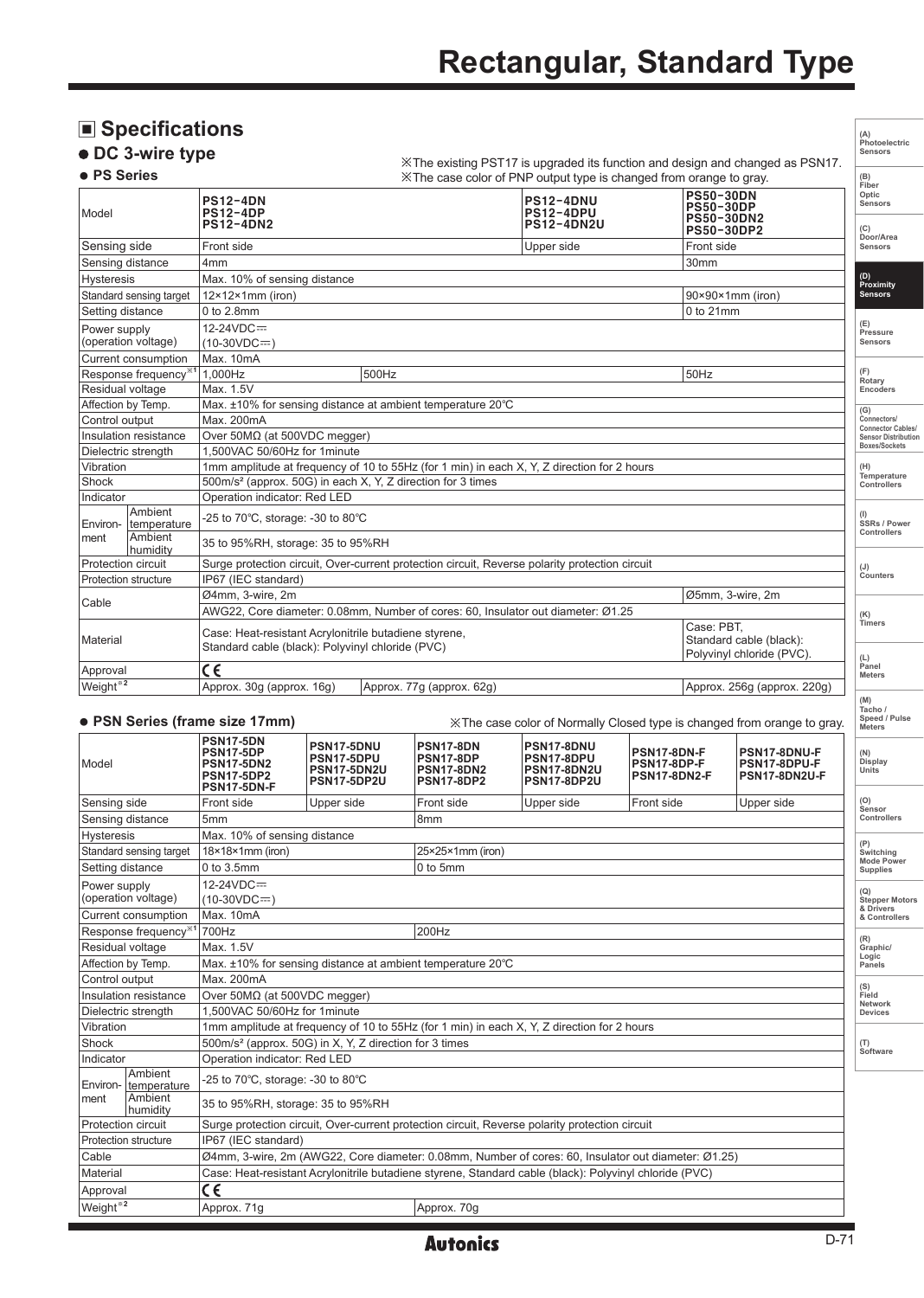# **Specifications**

**● PSN Series (f rame size 25/30/40mm)** ※The case color of Normally Closed type is changed from orange to gray.

| Model                                                                    | <b>PSN25-5DN</b><br><b>PSN25-5DP</b><br><b>PSN25-5DN2</b><br><b>PSN25-5DP2</b>                         | <b>PSN30-10DN</b><br><b>PSN30-10DP</b><br><b>PSN30-10DN2</b><br><b>PSN30-10DP2</b> | <b>PSN30-15DN</b><br><b>PSN30-15DP</b><br><b>PSN30-15DN2</b><br><b>PSN30-15DP2</b> | <b>PSN40-20DN</b><br><b>PSN40-20DP</b><br><b>PSN40-20DN2</b><br><b>PSN40-20DP2</b> |  |  |  |  |
|--------------------------------------------------------------------------|--------------------------------------------------------------------------------------------------------|------------------------------------------------------------------------------------|------------------------------------------------------------------------------------|------------------------------------------------------------------------------------|--|--|--|--|
| Sensing side                                                             | Front side                                                                                             |                                                                                    |                                                                                    |                                                                                    |  |  |  |  |
| Sensing distance                                                         | 5mm                                                                                                    | 10 <sub>mm</sub>                                                                   | 15mm                                                                               | 20 <sub>mm</sub>                                                                   |  |  |  |  |
| <b>Hysteresis</b>                                                        |                                                                                                        | Max. 10% of sensing distance                                                       |                                                                                    |                                                                                    |  |  |  |  |
| Standard sensing target                                                  | 25×25×1mm (iron)                                                                                       | $30\times30\times1$ mm (iron)                                                      | 45×45×1mm (iron)                                                                   | $60 \times 60 \times 1$ mm (iron)                                                  |  |  |  |  |
| Setting distance                                                         | $0$ to $3.5$ mm                                                                                        | $0$ to $7mm$                                                                       | 0 to 10.5mm                                                                        | $0$ to 14mm                                                                        |  |  |  |  |
| Power supply<br>(operation voltage)                                      | $12-24VDC =$<br>$(10-30VDC=)$                                                                          |                                                                                    |                                                                                    |                                                                                    |  |  |  |  |
| Current consumption                                                      | Max. 10mA                                                                                              |                                                                                    |                                                                                    |                                                                                    |  |  |  |  |
| Response frequency <sup>*1</sup>                                         | 300Hz                                                                                                  | 250Hz                                                                              | 200Hz                                                                              | 100Hz                                                                              |  |  |  |  |
| Residual voltage                                                         | Max. 1.5V                                                                                              |                                                                                    |                                                                                    |                                                                                    |  |  |  |  |
| Affection by Temp.                                                       | Max. ±10% for sensing distance at ambient temperature 20°C                                             |                                                                                    |                                                                                    |                                                                                    |  |  |  |  |
| Control output                                                           | Max. 200mA                                                                                             |                                                                                    |                                                                                    |                                                                                    |  |  |  |  |
| Insulation resistance                                                    | Over 50MΩ (at 500VDC megger)                                                                           |                                                                                    |                                                                                    |                                                                                    |  |  |  |  |
| Dielectric strength                                                      | 1.500VAC 50/60Hz for 1minute                                                                           |                                                                                    |                                                                                    |                                                                                    |  |  |  |  |
| Vibration                                                                | 1mm amplitude at frequency of 10 to 55Hz (for 1 min) in each X, Y, Z direction for 2 hours             |                                                                                    |                                                                                    |                                                                                    |  |  |  |  |
| Shock                                                                    | 500m/s <sup>2</sup> (approx. 50G) in X, Y, Z direction for 3 times                                     |                                                                                    |                                                                                    |                                                                                    |  |  |  |  |
| Indicator                                                                | Operation indicator: Red LED                                                                           |                                                                                    |                                                                                    |                                                                                    |  |  |  |  |
| Ambient<br>Environ- temperature                                          | -25 to 70 $\degree$ C, storage: -30 to 80 $\degree$ C                                                  |                                                                                    |                                                                                    |                                                                                    |  |  |  |  |
| Ambient<br>Iment<br>35 to 95%RH, storage: 35 to 95%RH<br><b>humidity</b> |                                                                                                        |                                                                                    |                                                                                    |                                                                                    |  |  |  |  |
| Protection circuit                                                       | Surge protection circuit, Over-current protection circuit, Reverse polarity protection circuit         |                                                                                    |                                                                                    |                                                                                    |  |  |  |  |
| Protection structure                                                     | IP67 (IEC standard)                                                                                    |                                                                                    |                                                                                    |                                                                                    |  |  |  |  |
| Cable                                                                    | Ø4mm, 3-wire, 2m (AWG22, Core diameter: 0.08mm, Number of cores: 60, Insulator out diameter: Ø1.25)    |                                                                                    |                                                                                    |                                                                                    |  |  |  |  |
| Material                                                                 | Case: Heat-resistant Acrylonitrile butadiene styrene, Standard cable (black): Polyvinyl chloride (PVC) |                                                                                    |                                                                                    |                                                                                    |  |  |  |  |
| Approval                                                                 | $\overline{\mathsf{c}\epsilon}$                                                                        |                                                                                    |                                                                                    |                                                                                    |  |  |  |  |
| Weight <sup>*2</sup>                                                     | Approx. 70g                                                                                            | Approx. 111q                                                                       |                                                                                    | Approx. 185g                                                                       |  |  |  |  |

#### **● AC 2-wire type**

| Model                |                                  | <b>PSN25-5AO</b><br><b>PSN25-5AC</b>                                                                                                 | <b>PSN30-10AO</b><br><b>PSN30-10AC</b> | <b>PSN30-15AO</b><br><b>PSN30-15AC</b> | <b>PSN40-20AO</b><br><b>PSN40-20AC</b> |  |  |  |
|----------------------|----------------------------------|--------------------------------------------------------------------------------------------------------------------------------------|----------------------------------------|----------------------------------------|----------------------------------------|--|--|--|
| Sensing side         |                                  | Front side                                                                                                                           |                                        |                                        |                                        |  |  |  |
|                      | Sensing distance                 | 5 <sub>mm</sub>                                                                                                                      | 10 <sub>mm</sub>                       | 15mm                                   | 20mm                                   |  |  |  |
| <b>Hysteresis</b>    |                                  | Max. 10% of sensing distance                                                                                                         |                                        |                                        |                                        |  |  |  |
|                      | Standard sensing target          | $ 25\times25\times1$ mm (iron)                                                                                                       | $30\times30\times1$ mm (iron)          | 45×45×1mm (iron)                       | $60 \times 60 \times 1$ mm (iron)      |  |  |  |
| Setting distance     |                                  | $0$ to $3.5$ mm                                                                                                                      | 0 to 7mm                               | 0 to 10.5mm                            | $0$ to 14mm                            |  |  |  |
| Power supply         | (operating voltage)              | 100-240VAC $\sim$<br>$(85-264VAC-)$                                                                                                  |                                        |                                        |                                        |  |  |  |
| Leakage current      |                                  | Max. 2.5mA                                                                                                                           |                                        |                                        |                                        |  |  |  |
|                      | Response frequency <sup>*1</sup> | $20$ Hz                                                                                                                              |                                        |                                        |                                        |  |  |  |
| Residual voltage     |                                  | Max. 10V                                                                                                                             |                                        |                                        |                                        |  |  |  |
|                      | Affection by Temp.               | Max. ±10% for sensing distance at ambient temperature 20°C                                                                           |                                        |                                        |                                        |  |  |  |
| Control output       |                                  | 5 to 200mA                                                                                                                           |                                        |                                        |                                        |  |  |  |
|                      | Insulation resistance            | Over $50M\Omega$ (at $500VDC$ megger)                                                                                                |                                        |                                        |                                        |  |  |  |
|                      | Dielectric strength              | 1.500VAC 50/60Hz for 1 minute                                                                                                        |                                        |                                        |                                        |  |  |  |
| Vibration            |                                  | 1mm amplitude at frequency of 10 to 55Hz (for 1 min) in each X, Y, Z direction for 2 hours                                           |                                        |                                        |                                        |  |  |  |
| Shock                |                                  | 500m/s <sup>2</sup> (approx. 50G) in X, Y, Z direction for 3 times                                                                   |                                        |                                        |                                        |  |  |  |
| Indicator            |                                  | Operation indicator: Red LED                                                                                                         |                                        |                                        |                                        |  |  |  |
| Environ-<br>Iment    | Ambient<br>temperature           | -25 to 70°C, storage: -30 to 80°C                                                                                                    |                                        |                                        |                                        |  |  |  |
|                      | Ambient<br>humidity              | 35 to 95%RH, storage: 35 to 95%RH                                                                                                    |                                        |                                        |                                        |  |  |  |
| Protection circuit   |                                  | Surge protection circuit                                                                                                             |                                        |                                        |                                        |  |  |  |
| Protection structure |                                  | IP67 (IEC standard)                                                                                                                  |                                        |                                        |                                        |  |  |  |
| Cable                |                                  | Ø4mm, 2-wire, 2m (AWG22, Core diameter: 0.08mm, Number of cores: 60, Insulator out diameter: Ø1.25mm)                                |                                        |                                        |                                        |  |  |  |
| Approval             |                                  | C€                                                                                                                                   |                                        |                                        |                                        |  |  |  |
| Unit weight          |                                  | Approx, 65g                                                                                                                          | Approx. 106g                           |                                        | Approx. 152g                           |  |  |  |
|                      |                                  | X1: The response frequency is the average value. The standard sensing target is used and the width is set as 2 times of the standard |                                        |                                        |                                        |  |  |  |

sensing target, 1/2 of the sensing distance for the distance. ※Environment resistance is rated at no freezing or condensation.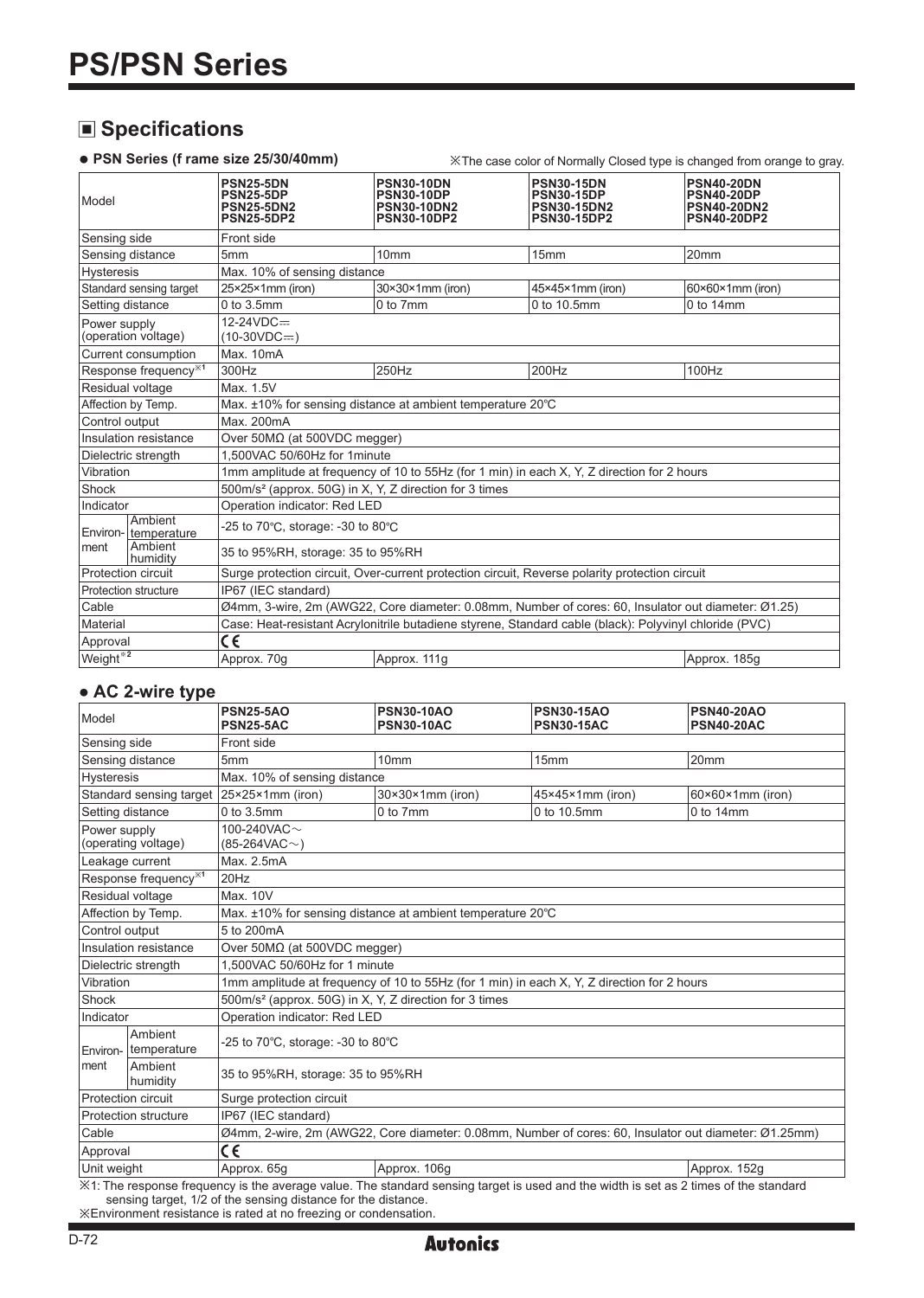# **Rectangular, Standard Type**

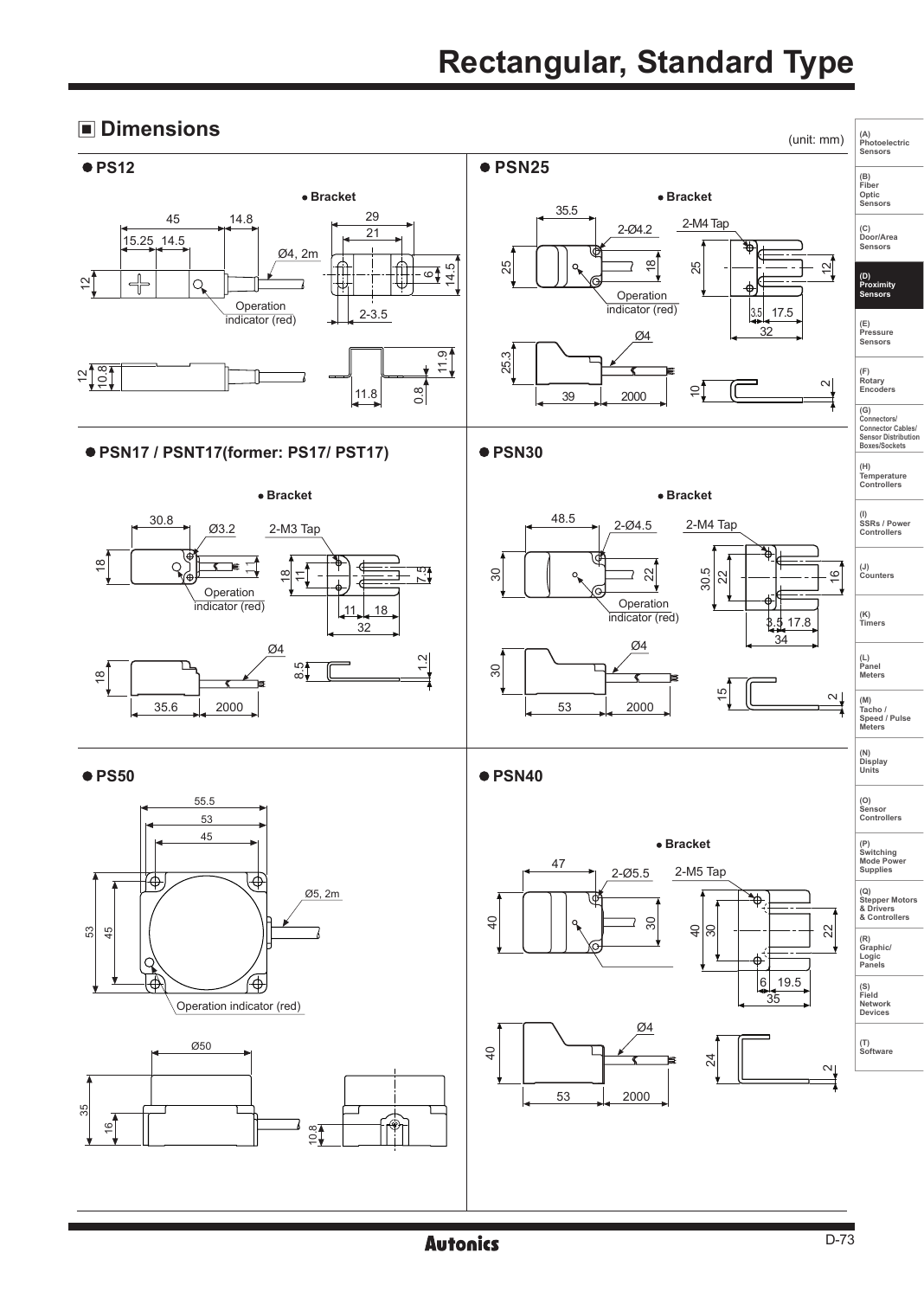# **Control Output Diagram and Load Operation**

### **DC 3-wire type**



## **© DC 2-wire type AC 2-wire type**



# ■ Connections

## **DC 3-wire type**



 $<$  PA10-U  $>$ 







※There is NPN/PNP selection switch in PA-12.



※The load can be connected to either wire. ※The load can be connected to either wire.